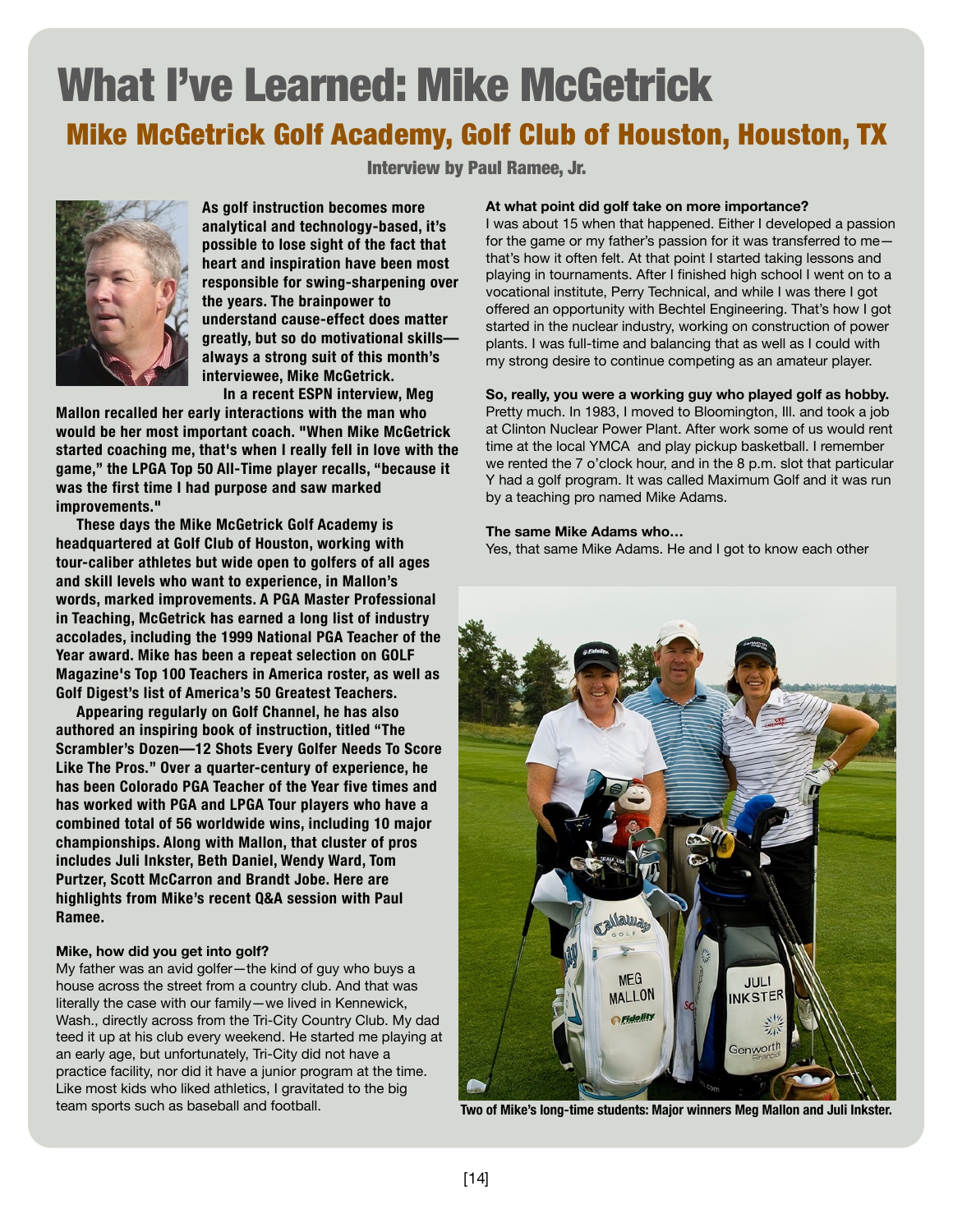# **WHAT I'VE LEARNED**

and we would talk golf together. Eventually I started taking lessons from him, at his club on Saturdays, Bloomington Country Club. When the lesson was over he would let me hang around and practice. I enjoyed the atmosphere of the club and became increasingly more enthusiastic about golf. One day about six months along Mike sat me down and told me he was looking to fill a position—his third-assistant job. He told me my passion for golf was obvious and he wanted to offer me the position. He suggested I think about it for a couple of weeks and get back to him.

#### **So, you said yes… and that's how you got started in the business?**

Actually, I said no. I thought it over and told him I couldn't do it. I was planning to move at the end of that year to Georgia, where I had a job offer. The project I was on had a few more months to go, so I made Mike a counter-offer. I suggested that I would work for him for free in exchange for no-charge lessons, practice and playing opportunities at his club. He agreed to that and I gave my two week's notice at the plant. I went to work for Mike and a month or two later, even though he had already hired that third assistant, he took me on as a fourth assistant. What happened was, I had realized how much I loved the environment and loved the idea of working in this business.

#### **Apparently he saw something in you.**

I'd say so. Something I certainly could not have seen at the time.

#### **You had yourself a first-class mentor, right out of the gates.**

Mike was one of the top teachers in Illinois and he was getting known for his Swing Dynamic Golf Schools. He would have some of the top teachers in the country come in as a guest instructors for those schools. I was making \$7 an hour, but the real compensation was the chance to be around so many great educators. Mike would teach about 40 hours a week at the club, even though he was head professional, and he would spend a lot of time on the PGA and LPGA Tours, working with his professional players. I immediately knew I wanted to follow in his footsteps.

#### **How did you go about developing your career?**

I moved around a lot. In 1987, I went with Mike to the Hills of Lakeway in Austin, Tex. after he was appointed director of instruction there. I was there for several years then moved on to Cherry Hills Country Club, in Denver. I stayed there from 1991 to '93, then went to Meridian Golf Club from 1994 to 2003, where I first established the Mike McGetrick Golf Academy. In 2004, I moved the Academy to Green Valley Ranch Golf Club. After that I became part of Colorado Golf Club, in 2005, which we sold to the members in 2011. At that point I headed to Florida, with plans to create an Olympic-style golf practice and training facility. That plan didn't come to fruition, so earlier this year I relocated to the Golf Club of Houston.

### **Are you still thinking about your model for a practice/learning facility?**

Yes, definitely. I recently partnered with Escalante Golf, a company that owns and manages 17 golf facilities throughout the U.S. Escalante has taken Mike McGetrick Golf Academy under its umbrella and is going to rebrand it at most of their facilities. The base of operations for the Mike McGetrick Golf Academy is at the Golf Club of Houston, which is why I'm there. The goal is to operate a portfolio of premier golf practice and training facilities within the Escalante organization.

#### **Let's talk about successes along the way, as you honed your skills.**

Well, I had the good fortune to coach some extremely talented players—Beth Daniel, Meg Mallon, Juli Inkster, Karrie Webb and Pat Hurst, just to name a few. It started with Meg Mallon, back in 1989, when she was struggling on the LPGA Tour. We clicked right off the bat and she won the U.S. Women's Open two years later, in 1991.

#### **In 1991, you had not been teaching very many years. But there you are teaching a pro who is about to become U.S. Women's Open champ. Did you have any anxiety about being in over your head?**

I was pretty confident, even from a young age. And at the time I was still working for Mike Adams, so I had the ability to bounce ideas off him. Also, he had exposed me to so many tour players, PGA and LPGA, that I was completely comfortable around them.



Now it's all these years later and there are 56 wins on the PGA Tour and LPGA Tour by players I've coached.

#### **What has changed the most in your 25 years of working with tour pros?**

When I started out, the swing coach did it all. We were responsible for the player's complete game. Now there is a lot of specialization. A player may have a full-swing coach, a short-game coach, mental-game coach, and so forth. So when I look back I can take some pride in being able to say I was that "complete game coach" and had the long-term success I had.

#### **Sounds like a lot of early morning and late nights.**

It was a tough commitment and very demanding. I would work with 7 to 12 players at a time. Now it's hard to work with just four.

[15]